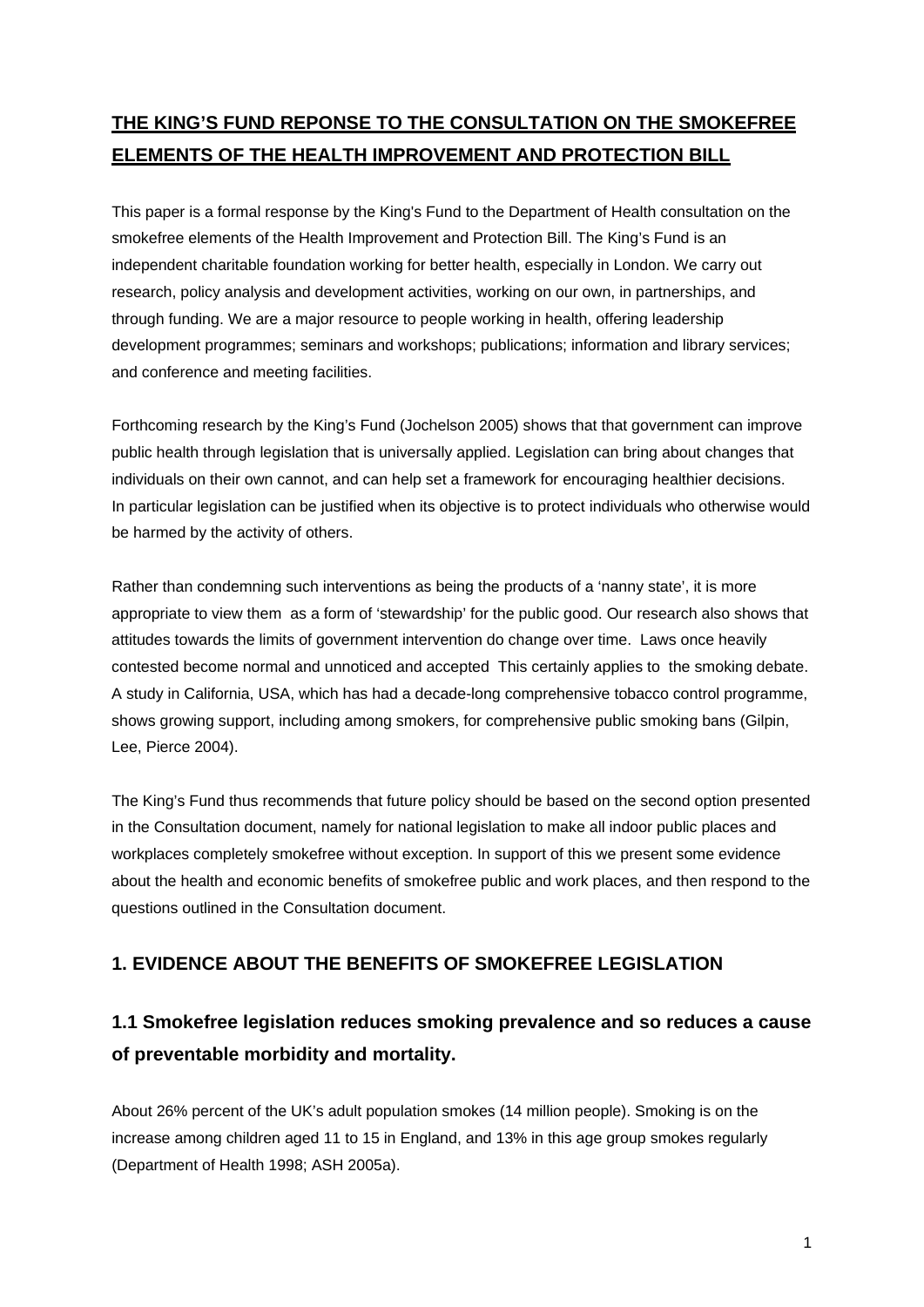Smoking-related diseases include lung cancer, chronic lung disease such as bronchitis and emphysema, and coronary heart disease. Smokers also face a higher risk than non-smokers of cancers of the mouth, throat, oesophagus, larynx, pancreas, bladder and cervix (ASH 2005b). Full term infants born to women who smoke weigh about 200g less than those born to nonsmokers. (WHO IARC 2002). Smoking-related diseases cause about 114,000 deaths a year - about one fifth of annual deaths in the UK (Tobacco Information and Prevention Source).

Surveys suggest that most smokers want to quit. (National Statistics 2003) and by age 20, 80% of smokers regret having started to smoke (Jarvis 2004). A ban on smoking in public places and workplaces helps smokers reduce the number of cigarettes consumed, and encourages them to stop.:

- A review of 26 studies of smoke-free workplaces in four countries concluded that totally smoke-free work places are twice as effective in reducing consumption and prevalence as policies that restrict smoking to a few designated areas. Total workplace bans result in a 3.8% reduction in smoking prevalence, with each smoker consuming 3.1 fewer cigarettes per day (Fichtenberg & Glantz, 2002).
- A review of 19 American and Australian studies showed that smokers smoked up to 20% fewer cigarettes per day, and that more smokers quit and smoking prevalence declined where workplaces had smokefree policies (Chapman, Borland, Scollo, Ross, Brownson et al 1999).
- A 1998 study in New South Wales showed that being employed in a smokefree workplace increased the likelihood of living in a smokefree home for current and past smokers (Merom & Rissel 2001).
- An Australian study showed that the proportion of family homes with smoking restrictions doubled from 27% to 53%. Where one adult smoked the proportion with restrictions rose from 17% to 53% and where all adults smoked it increased from 2% to 32%. The presence of children was strongly associated with smokefree homes. Adults employed in smokefree workplaces were more likely to have smokefree homes, than those working where smoking bans were partial or absent. (Borland, Mullins, Trotter et al 1999).
- A study of the impact of smokefree legislation in California, USA, also showed that the number of smokefree homes had increased from 38% to 74% betweeen 1990 and 1999 and that nearly half of smokers had smokefree homes in 1999. The number of children and adolescents living in smokefree homes had also increased from 38% to 82% (Gilpin, Farkas, Emery, Ake, Pierce 2002).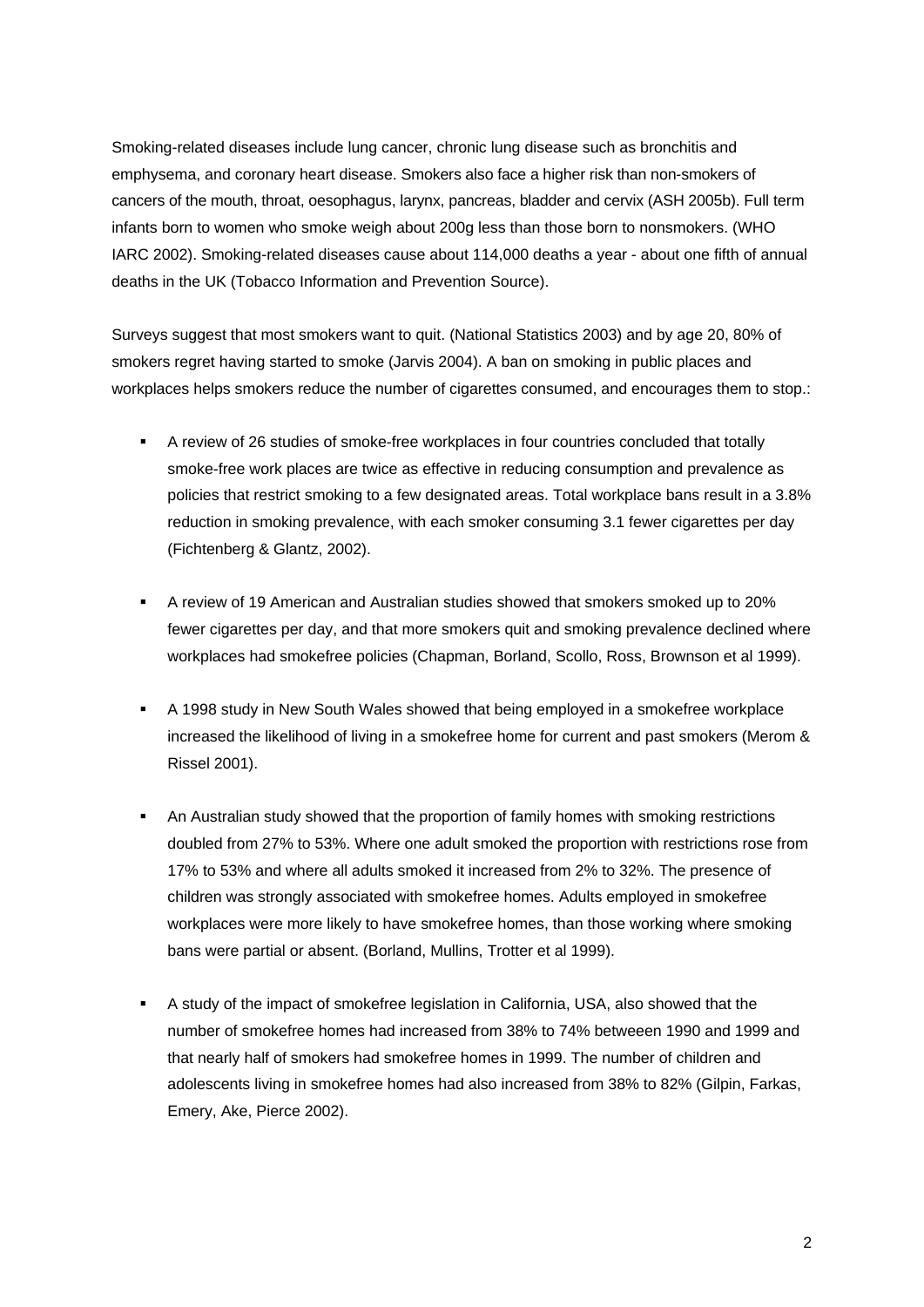A study estimated that if all workplaces in the UK became smoke-free then consumption per capita in the UK would drop by 7.6% and the tobacco industry has estimated it could be as much as 10% (Fichtenberg & Glantz, 2002).

### **Conclusion**

Smokefree legislation reduces the prevalence of smoking and encourages smokers to smoke less or to quit. It also encourages smokers and nonsmokers to adopt smokefree policies at home, so lessening exposure of non-smoking partners and children to smoking and to tobacco smoke. Smokefree legislation is likely to lead to reduced morbidity and mortality from smoking related diseases. This is in keeping with Government targets to reduce by 2010 the death rates from cancer by 20%, and from coronary heart disease and stroke by 40%. It also supports the target to reduce adult smoking rates from 26% in 2002 to 21% or less by 2010.

# **1.2 Smokefree legislation offers protection from secondhand tobacco smoke (SHS) for smokers and non-smokers and removes causes of preventable morbidity and mortality associated with SHS.**

Second hand smoke is a mixture of diluted sidestream smoke from the burning cigarette and mainstream smoke exhaled by smoker. Mainstream, sidestream and second hand smoke contain over 4,000 chemicals, many of which are irritants or toxic, and almost 70 of which carcinogenic. SHS has short and long term impacts on human health.

- In the short term it reduces lung function and coronary blood flow, can trigger asthma attacks, irritate eyes, cause headaches and nausea.
- In the long term, numerous studies show that exposure of nonsmokers to secondhand smoke increases their risk of lung cancer, and that the risk increases with increasing exposure. The WHO International Agency for Research on Cancer (IARC) estimates that the risk of lung cancer for nonsmokers living with a smoker increases by 20% for women and 30% for men due to their exposure to SHS. The risk for nonsmokers in a smoking workplace increases by 16-19% (WHO International Agency for Research on Cancer (IARC) 2002). The Scientific Committee on Tobacco and Health (SCOTH) estimates that an increased risk of 24% (SCOTH 2004: 3).
- Epidemiological studies show that exposure to SHS is associated with an increased risk of 25-30% of an acute coronary heart disease event. (WHO International Agency for Research on Cancer (IARC) 2002). SCOTH estimates a similar risk of 25% and notes that damage occurs at low exposures (SCOTH 2004: 3).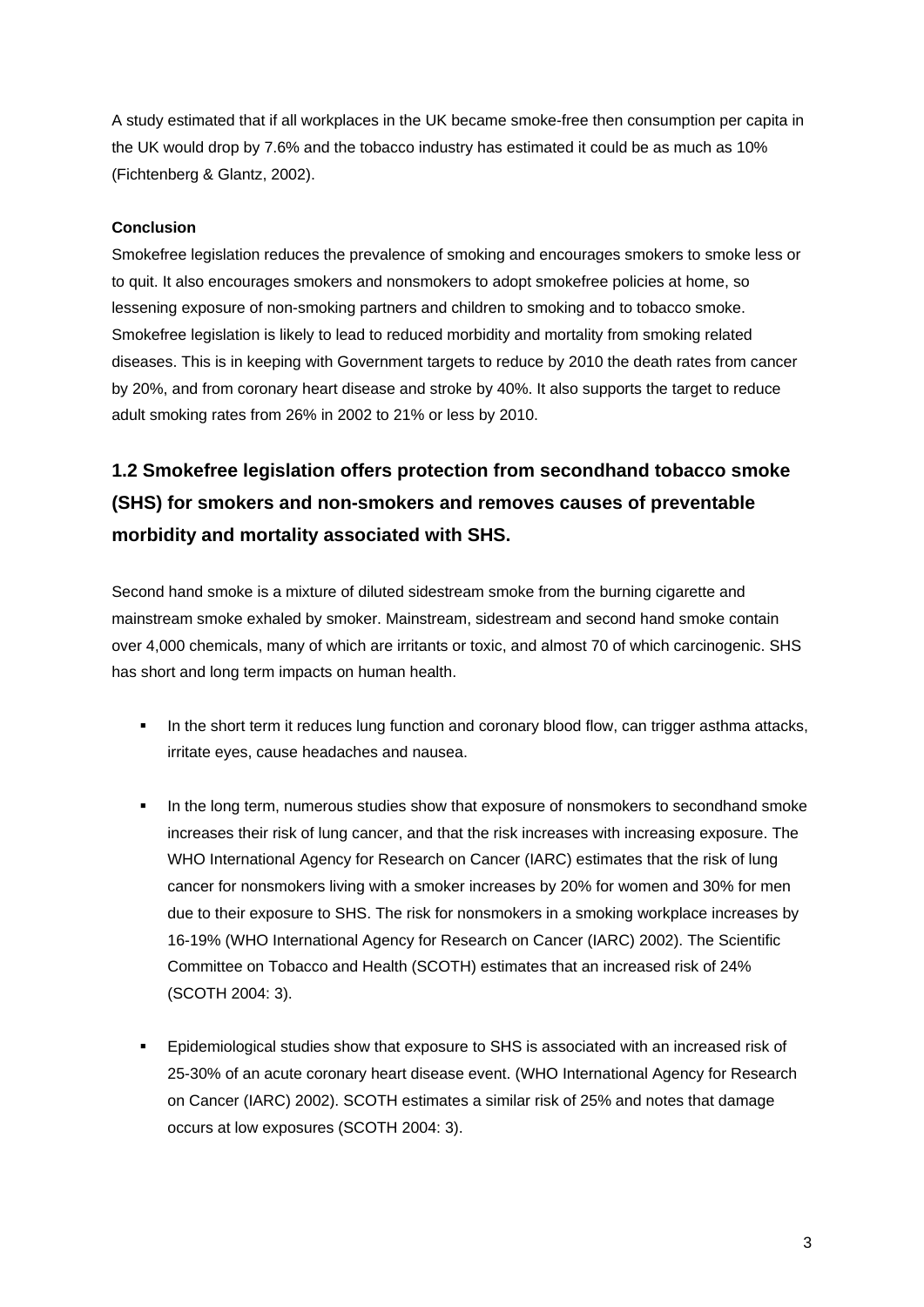**I.** In children it increases the risk of pneumonia and bronchitis, asthma, middle ear disease, decreased lung function and sudden infant death syndrome. It affects the growth of the developing foetus and is associated with low birthweight (SCOTH 2004: 4).

A recent study (Jamrozik 2005) estimates that in the UK the prevalence of passive smoking at work is 11%, and at home is 13%. It estimates that in 2003

- 617 people died from the effects of passive smoking at work, of whom 54 were long term hospitality industry employees
- more than 2,700 people aged 20-64 died due to the passive smoking at home
- 8,000 people over 65 died due to passive smoking at home, largely due to strokes and heart disease.

ASH (2002) estimates 2 million incidences of illness caused by passive smoking every year in the UK.

Smokefree legislation will remove exposure of smokers and nonsmokers to this preventable risk in public places and workplaces.

- A review of the impact of smoking bans and restrictions on levels of exposure to SHS showed that workplace bans reduced exposure to SHS, and that complete bans were associated with greater reductions in exposure than more limited restrictions (Ludbrook, Bird, van Teijlingen 2005).
- Before and after studies of smoking bans in the hospitality sector also show reductions in exposure to SHS and improvements (Ludbrook, Bird, van Teijlingen 2005). For example, a study of bartenders in San Francisco showed improvements in respiratory health within two months of implementing a ban on indoor smoking (Eisner, Smith, Blanc 1998). A study of restaurant and bar workers in New York before and after the complete ban on smoking in public places was introduced showed reduced cotinine levels among nonsmokers (cotinine is a nicotine by-product found in the body fluids of people who have inhaled tobacco smoke) and reduced self-reported respiratory symptoms (Farrelly, Nonnemaker, Chou, Hyland, Peterson, Bauer 2005).
- In the UK children's exposure to passive smoking has halved since the late 1980s due to fewer parents smoking and reductions on smoking in public places (Jarvis, Goddard, Higgins, Feyerabend, Bryant, Cook 2000)

Smokefree legislation may also influence smoking initiation rates among children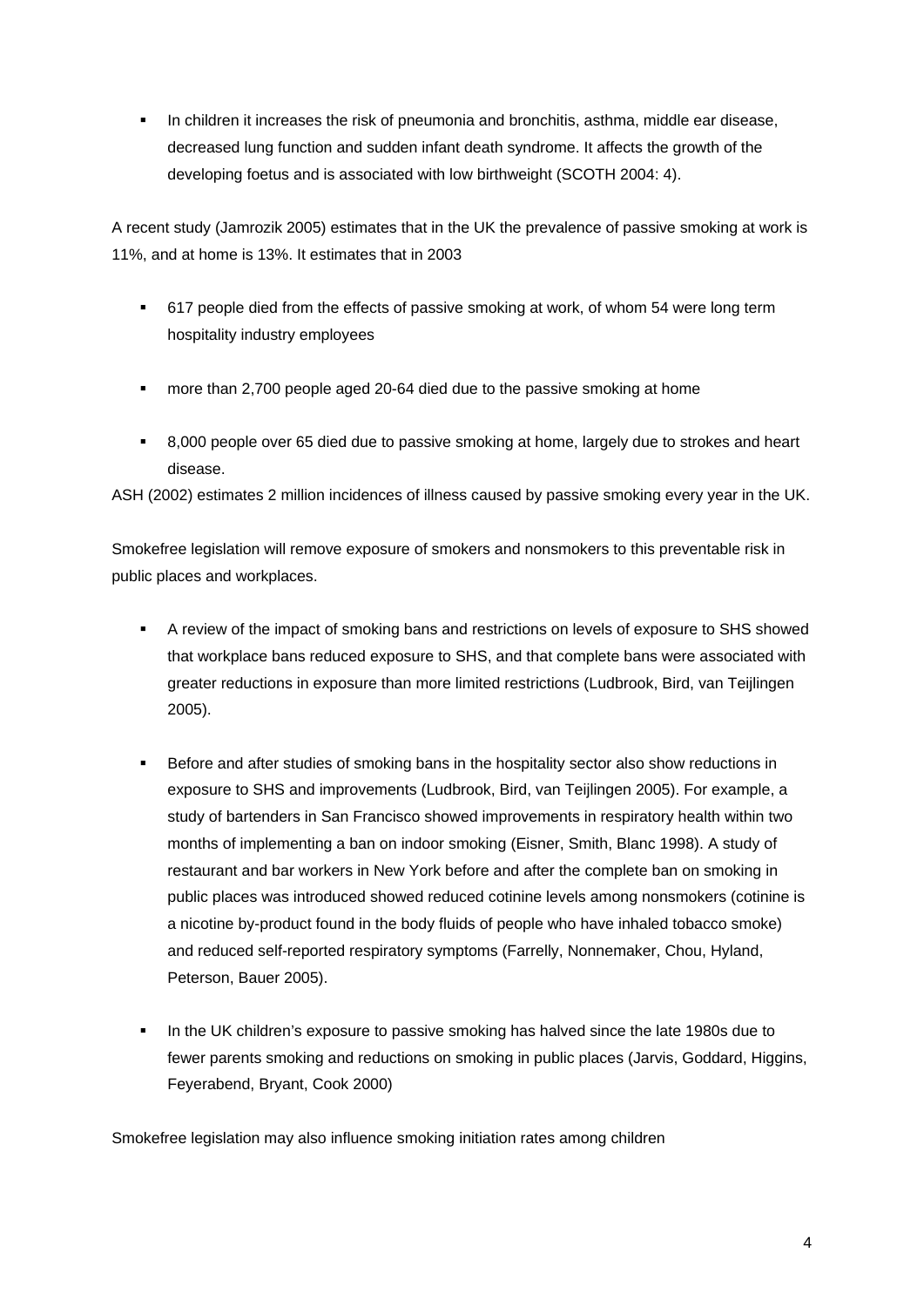- A Canadian study shows that exposure to SHS during childhood increased the likelihood of children smoking in adolescence, and that avoidance of SHS influences children's decision not take up smoking (Becklake, Ghezzo, Ernst 2005).
- A US study found that bans on public smoking and living in a smokefree home reduced smoking uptake and prevalence among teenagers (Wakefield, Chaloupka, Kaufman, Orleans, Barker, Ruel 2000).

Smoking related illness costs the NHS approximately £1.7 billion a year (Department of Health 1998a). Smokefree legislation will lead to a fall in smoking prevalence and to reduced health costs.

 When Helena, Montana, USA banned smoking for six months in 2002 from all public buildings including restaurants, bars, and casinos admissions to a local hospital for heart attacks fell compared to the same months before and after the ban (Sargent, Shepard, Glantz 2004).

### **Conclusion**

A ban on smoking in public places without exemption will protect smokers and nonsmokers from the effects of SHS and will remove causes of preventable morbidity and mortality associated with SHS. This is in keeping with the Government's targets to reduce mortality from cancer and heart disease, and its policies to improve life expectancy and children's health. It will also support policies to reduce smoking prevalence.

# **1.3 Smokefree legislation will reduce inequalities in smoking prevalence and create equity for all workers**

Smoking prevalence is higher in low-income groups. In 2001, 34% of those in manual occupations smoked, compared to 15% of higher managers and professionals (Department of Health 2003). Smoking cessation rates are also lower. Between 1973 and 1996, smoking cessation rates increased from 25% to over 50% in higher income groups, but from 8-9% to 10-13% in poorer groups (Acheson 1998, in Richardson 2001). Higher rates of smoking translate into higher rates of illness and mortality (figure 1). It is estimated that half the difference in survival to 70 years between social classes I and V is due to higher smoking prevalence in class V (Department of Health analysis quoted in Wanless 2004).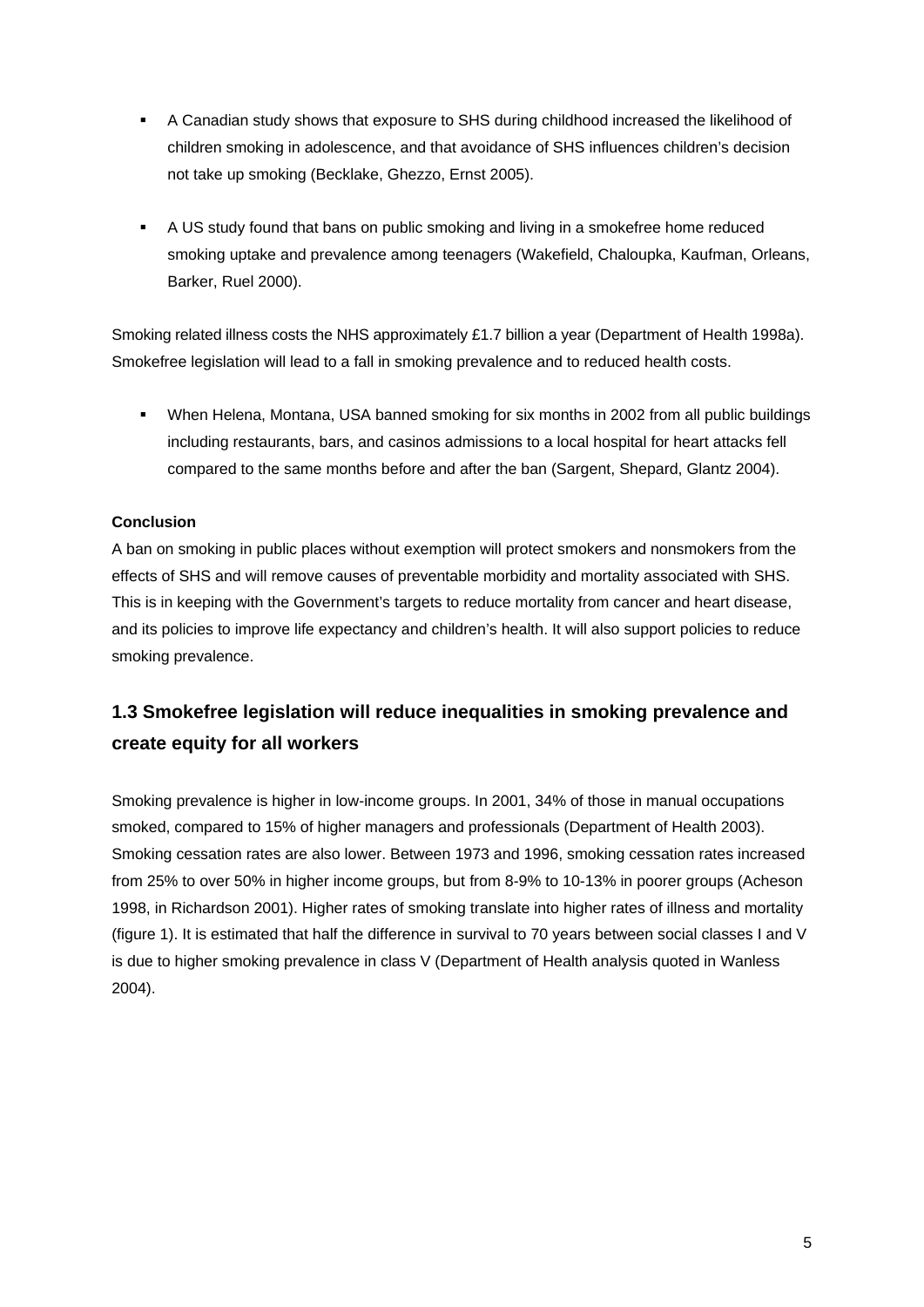**Figure 1: Standardised mortality rates by socio-economic group for men aged 20-64 in England and Wales, 1991-93** 



Source: Health Development Agency (HDA) & ASH (2001). *Smoking and Health inequalities* http://www.hda-online.org.uk/downloads/pdfs/smoking\_and\_health\_inequalities.pdf

The white paper, *Choosing Health* and the consultation document both favour a ban on smoking in public places and workplaces with exemptions pubs and bars not serving food, membership clubs that choose to allow smoking and places that are both workplaces and residences such as prisons, care homes, and psychiatric units.

A decision to introduce a ban with exemptions is likely to increase health inequalities. The white paper, *Choosing Health*, estimates that 10%-30% of pubs in England are drinking-only (Department of Health 2004) Evidence suggests that this is an underestimate, and also that many drinking-only pubs are in poorer areas.

- A study estimates that two thirds of pubs in deprived areas would be exempt compared to only a quarter in affluent areas as they do not serve food. When members clubs were included 40% of establishments in affluent areas and 80% in poorer areas would be exempt (Woodall, Sandbach, Woodward, Aveyard, Merrington 2005)
- A BMA survey found that the proportion of pubs that did not prepare and serve food on their premises was higher than the government estimate. In Leeds, for example, 88% of pubs did not serve food. The councils with the highest proportion of non-food pubs were in the north of England and the Midlands.(BMA 2005).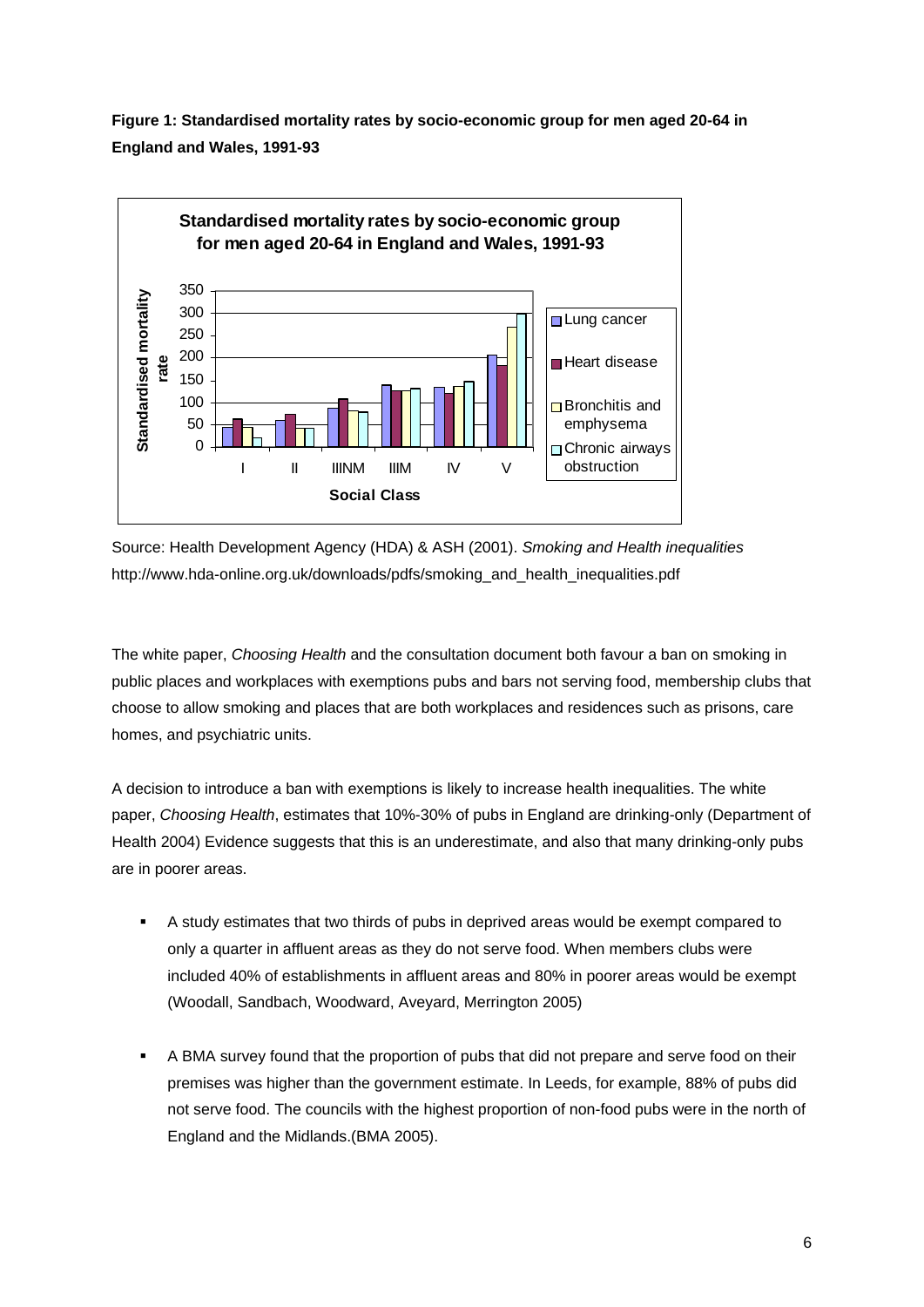**Another study also showed that pubs serving food tend to be in less deprived areas and that** a ban with exemptions will mean that only 46% of pubs in the most deprived areas will become smoke free compared to 70% overall (Lewis, Brown, Osborne, Crayford 2005).

A ban with exemptions is likely to enforce smoking norms in low-income areas.

The exemptions are also unfair to employees in the hospitality industry. Many of these jobs are also poorly paid, putting these workers in the low-income group, which has higher morbidity and mortality from smoking-related diseases. Workers do not have a choice about where they work. Employers should provide a safe environment for employees. A smoking ban with exemptions makes workers in the hospitality industry particularly vulnerable to unsafe working conditions that have a negative impact on their health.

### **Conclusion:**

A smoking ban with exemptions does not support wider Government policy to reduce health inequalities by 2010. In particular it does not support targets to reduce the inequalities gap between the fifth of areas with the worst health and deprivation indicators and the population as a whole by 6% for cancer and 40% for heart disease and stroke. It also does not support the target to reduce the prevalence of smoking among routine and manual groups to 26% or less by 2010.

# **1.4 Smokefree legislation is not prejudicial to the economy, except to the tobacco trade**

The tobacco and hospitality industry fear that a ban without exemptions will be prejudicial to their industries. This may be true for the tobacco industry, but not for the hospitality industry nor for the wider economy.

- Falling demand for tobacco does not mean falling employment. As studies of tobacco taxation policies show, money smokers once spent on cigarettes is spent on other goods and services generating other jobs to replace any lost from the tobacco industry (Jha and Chaloupka 2000).
- A smoke free law banning smoking in all workplaces was introduced in New York in 2003 and 97% of restaurants and bars are now smoke free. Since then business tax receipts have increased, as has employment indicating a positive effect for business (Smoke free Europe 2005: 32-33).
- A review for the Scottish Executive of the economic impact of smoking restrictions using sales tax and employment data found no statistically significant effect (Ludbrook, Bird, Teijlingen 2005).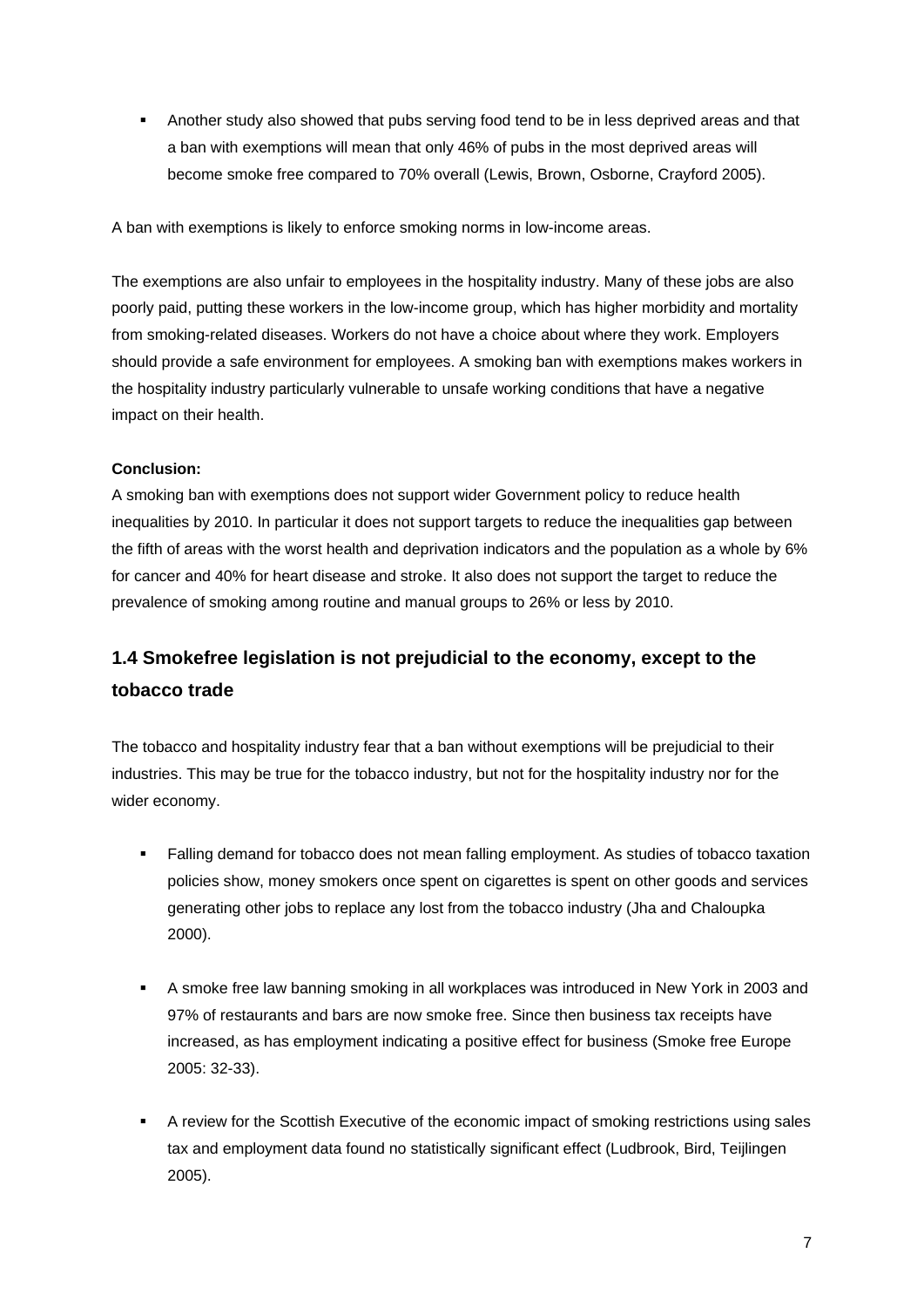It is estimated that 34 million working days are lost to British industry every year from smoking-related sick leave (ASH 2004a).

- Studies in Scotland, Ireland, Canada and the US show that smoke free policies result in higher productivity with time saved on absenteeism for ill health and smoking breaks, lower building maintenance costs and reduced employers liabilities for fire damage (Smoke free Europe 2005).
- The Chief Medical Officers Report for Britain (Department of Health 2003a) suggests that a smoke free law could benefit the UK economy by up to £2.7 billion. This includes up to £140 m saved through fewer sick days; £430m saved because of less production lost to cigarette breaks and £100m saved by not having to clean up behind smokers.

### **Conclusion**

Smokefree laws without exemptions have not had a prejudicial economic impact on the hospitality industry. There are likely to be economic benefits for the economy from greater productivity, less illness and lower environmental maintenance costs.

## **2. RESPONSE TO CONSULTATION QUESTIONS**

### **2.1. Should the legislation cover non-tobacco cigarettes?**

Yes, otherwise it will be difficult to enforce the smoke free ban.

### **2.2. Is the definition of 'enclosed' appropriate?**

The definition of 'fully enclosed' is clear. The definition of 'substantially enclosed' would need to be clarified in implementation guidance.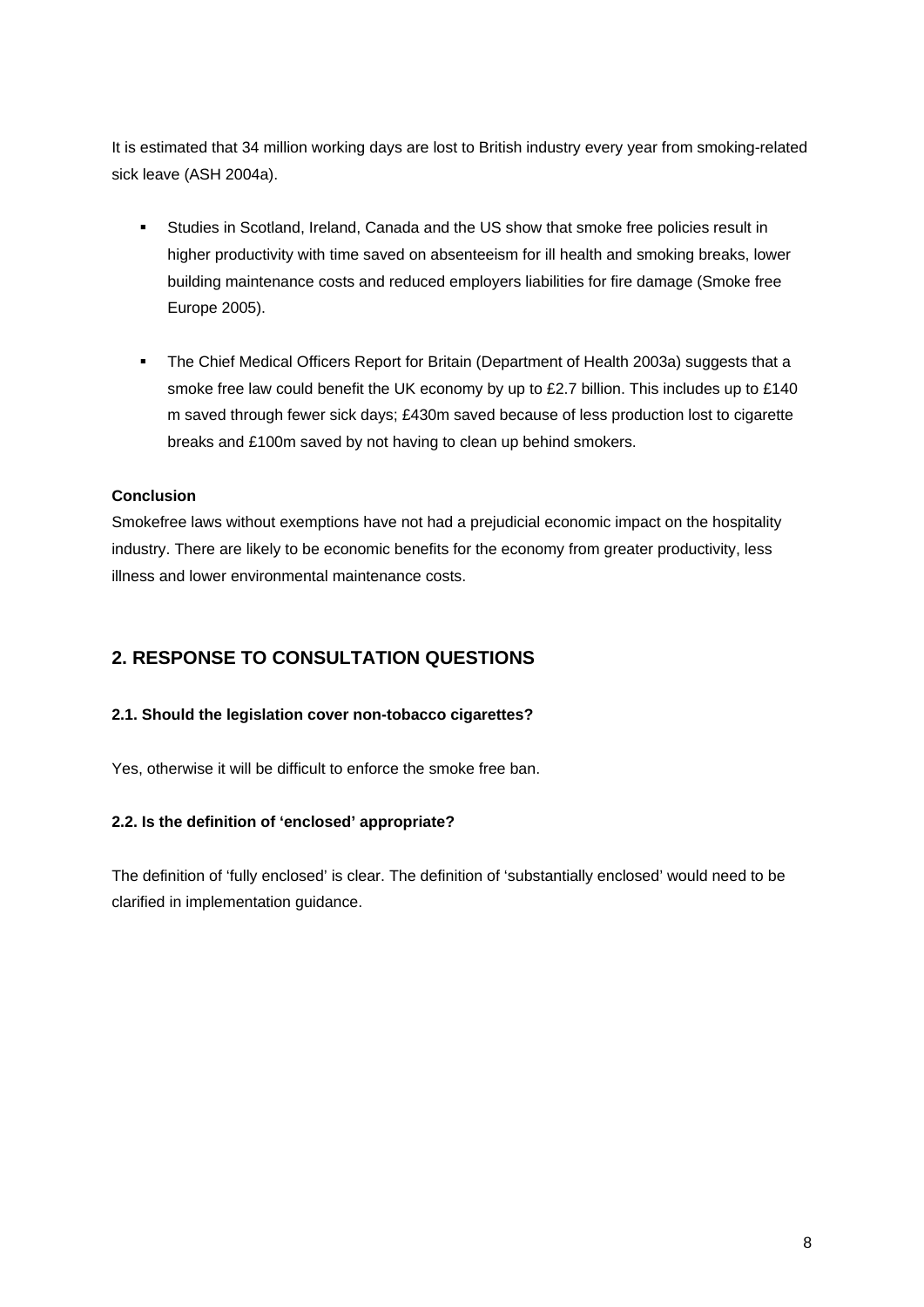## **2.3. What about public places and workplaces that might fall outside the definition of 'enclosed' which might be smokefree?**

The Act should restrict smoking wherever people are gathered together and could be exposed to SHS. The consultation document gives examples of bus shelters and sports stadia. Areas such as outside seating in pubs and restaurants should also be affected, as should outside work places where people are in close proximity.

### **2.4. Should licenced premises have a longer lead-in time?**

No, introducing option 2 requires little investment by proprietors and could be implemented quickly. Licenced premises are also workplaces and should not receive special consideration. A universal ban is easier to introduce and administer and ensures equal operating conditions for all employers.

# **2.5. What are the merits of the proposals for licensed premises that do not prepare and serve food? Are there any concerns about the impact on licensed businesses that will have to choose between food and smoking? Is the** *Choosing Health* **estimate of 10-30 per cent of pubs choosing smoking likely to be borne out?**

This question is relevant to option 4. How 'food' is defined and whether food is served on the premises could lead to misunderstanding by customers and proprietors and also opens up the possibility of loopholes. This imposes an enforcement and monitoring burden. Option 2 avoids these problems.

As discussed in 1.3 above the estimate of pubs choosing smoking is likely to be higher than 10-30%, and is likely to occur in deprived areas which already have higher smoking prevalence and smokingrelated disease morbidity and mortality rates.

### **2.6. What premises should be exempt, especially on human rights grounds?**

This question is relevant to option 4. There are important and difficult issues surrounding complete bans in premises such as some psychiatric wards or prisons where individuals are held against their will and may have no opportunity to move to another location where they would be able to smoke. Similar issues can arise in community care in which residents of shared flats or houses regard the premises as their home. The King's Fund believes that further work and discussion is needed to explore ways in which staff and users can be fully protected from SHS.

### **2.7. Should private membership clubs be exempt?**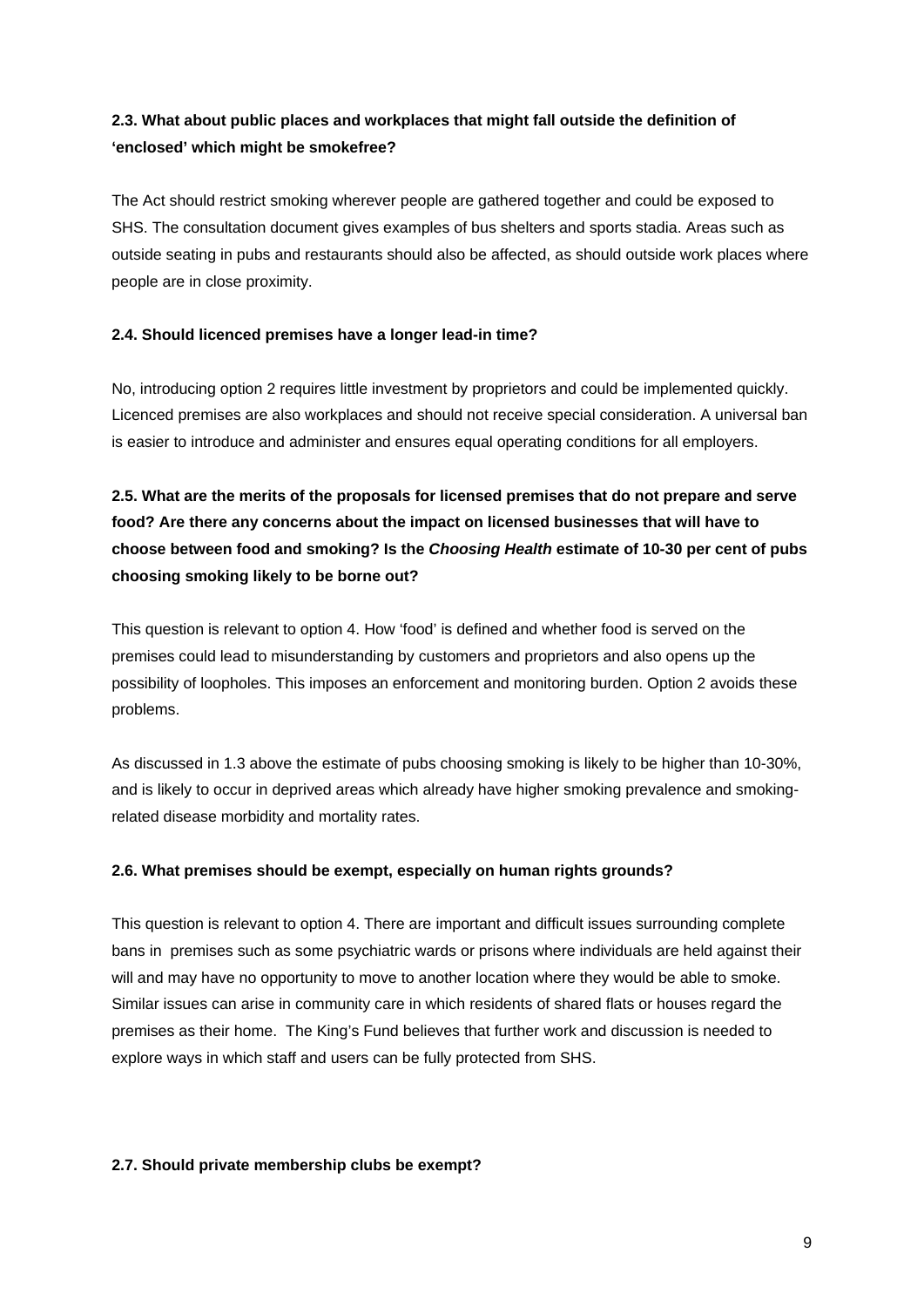This question is relevant to option 4. There is no justification for exempting private clubs. These are also workplaces in which employees should be protected from SHS, as should non-smoking clientele.

## **2.8. Will the introduction of this legislation present any practical difficulties in some workplaces?**

This question is relevant to option 4. The regulations should cover all workplaces in the same way.

### **2.9. Should appropriate signs be required by law?**

Yes. A consistent symbol should be defined and enforced to ensure consistent impact and clear communication. Information about cessation services should also be provided alongside.

### **2.10. Are the penalties appropriate and should there be higher penalties for repeat offences?**

Compliance with smoking ban regulation depends on a widespread consensus among smokers and non-smokers about the ethics of public smoking. In other countries regulations are enforced largely through peer pressure and social conformity, rather than financial or legal penalties (Jha and Chaloupka 2000). In Ireland almost total compliance with the ban has been reported (Department of Health 2004: 2).

However having signIficant financial and legal penalties also confirms the gravity of the offence and the clear intention of the regulation. The proposed penalties (£200, £200, £50) are small and not likely to act as a deterrent or warrant the cost of court proceedings. A higher penalty could be listed in the Bill with a provision for subsequent review. The Irish legislation mandates fines of up to 3000 Euros (£2,100).

The proposed three offence categories are reasonable. Local authorities should be able to revoke liquor licences for repeat offenders when their licences come up for review.

## **2.11. What defences should be allowed for the offence of failing to prevent smoking and displaying of no-smoking signage?**

The proposed defences are a plea of ignorance, which is too weak. Owners or managers of premises should be able to show that they took reasonable steps to prevent smoking ranging from clearly displayed signs to direct requests to staff or customers to stop smoking.

### **2.12. How resource-intensive is enforcement likely to be?**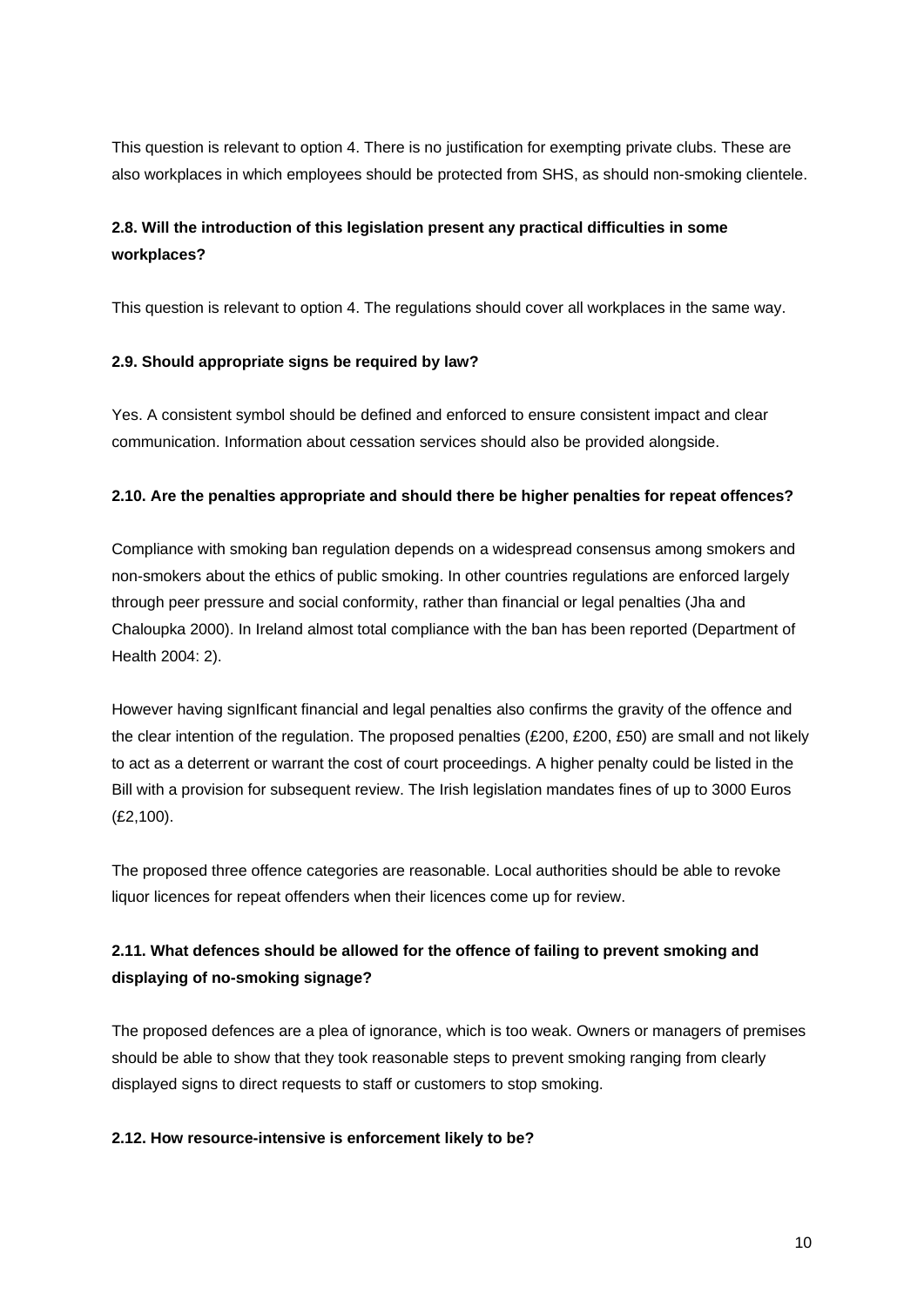Option 2 will be easier to enforce than option 4 as there is no potential for confusion around definitions of food or around exemptions.

The issue of resource use is best answered by enforcing bodies.

### **2.13. How should a no-smoking policy at the bar in exempted licensed premises be regulated?**

This question is relevant to option 4. A ban on smoking within one metre of the bar will not protect bar staff or customers from SHS and will be difficult to enforce.

Studies show that although ventilation can remove the smell of tobacco smoke, it does not eliminate all cancer causing particles and gases from the air. To achieve pollution levels of ambient air, 'windtunnel' like rates of ventilation are needed. Where there are separate smoking areas with discrete ventilation systems pollution levels are reduced, but tobacco smoke drifts and staff and customers will still breathe SHS (Cains 2004; Kotzias et al undated). It is unlikely that the ban on smoking near the bar will have even the limited effectiveness of ventilation systems.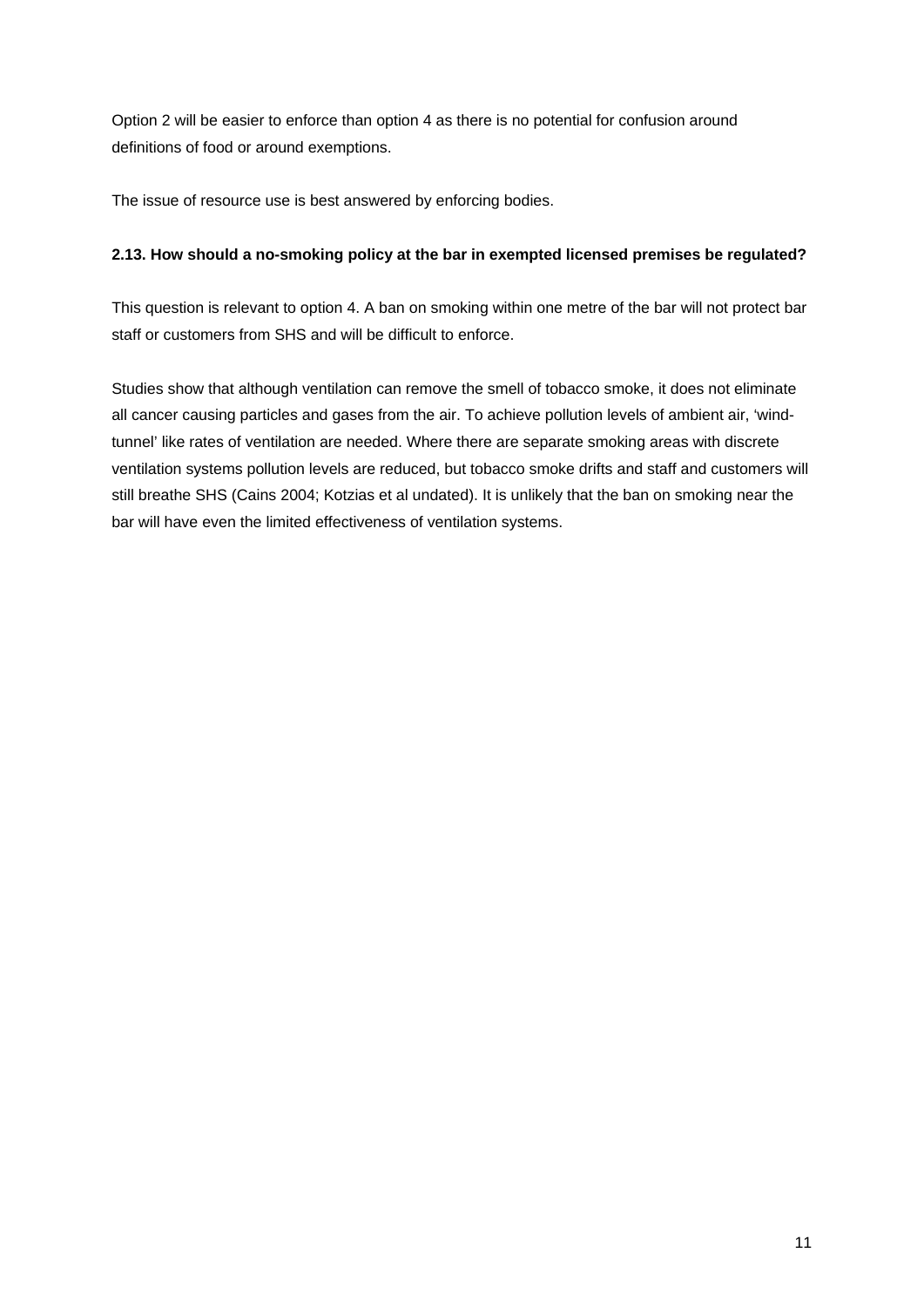### **2.14. When should the law come into effect?**

The proposed timetable allows for staggered implementation: enclosed public places and workplaces need to implement the proposed ban by the end of December 2007 and licenced premises by the end of 2008. This seems unnecessarily complicated. The public is already accustomed to smoking being prohibited on airlines, trains and the underground. A single date for implementation in all public places, including licenced premises, will be simplest and most clearly understood. This should be as soon as practically possible, given the time needed to enact the Bill.

### **2.15. Will smoking restrictions have an impact on the drive to tackle binge-drinking?**

Option 4 is likely to encourage drinking as exempt pubs will only serve alcohol and there is no food to deflect customers' attention and spending potential. However until the law is implemented and the consequences monitored it is hard to assess the impact.

## **2.16. Will option 4 exacerbate health inequalities by concentrating smoking pubs and clubs in poorer communities?**

Yes, option 4 will exacerbate health inequalities. As discussed in 1.3 most smoking-only pubs are in socially deprived areas. Low-income groups have a higher smoking prevalence and higher smoking related morbidity and mortality. Option 4 does not support the government's health targets to reduce health inequalities.

### **Conclusion**

The King's Fund supports Option 2. We have provided evidence showing that a complete ban

- Reduces a cause of preventable morbidity and mortality from tobacco-related diseases due to smoking
- Removes a cause of preventable morbidity and mortality associated with exposure to second hand smoke
- **Helps smokers to smoke less and to quit**
- **Reduces exposure of nonsmokers to second hand smoke**
- **IS associated with an increase in smokefree homes, thus reducing children's exposure to** smoking and to second hand smoke, and reducing the risk of smoking uptake by teenagers
- Reduces health costs
- **Reduces health inequalities in smoking prevalence**
- Removes inequalities in working conditions by making all workplaces smoke free
- **IS not prejudicial to the economy or the hospitality trade**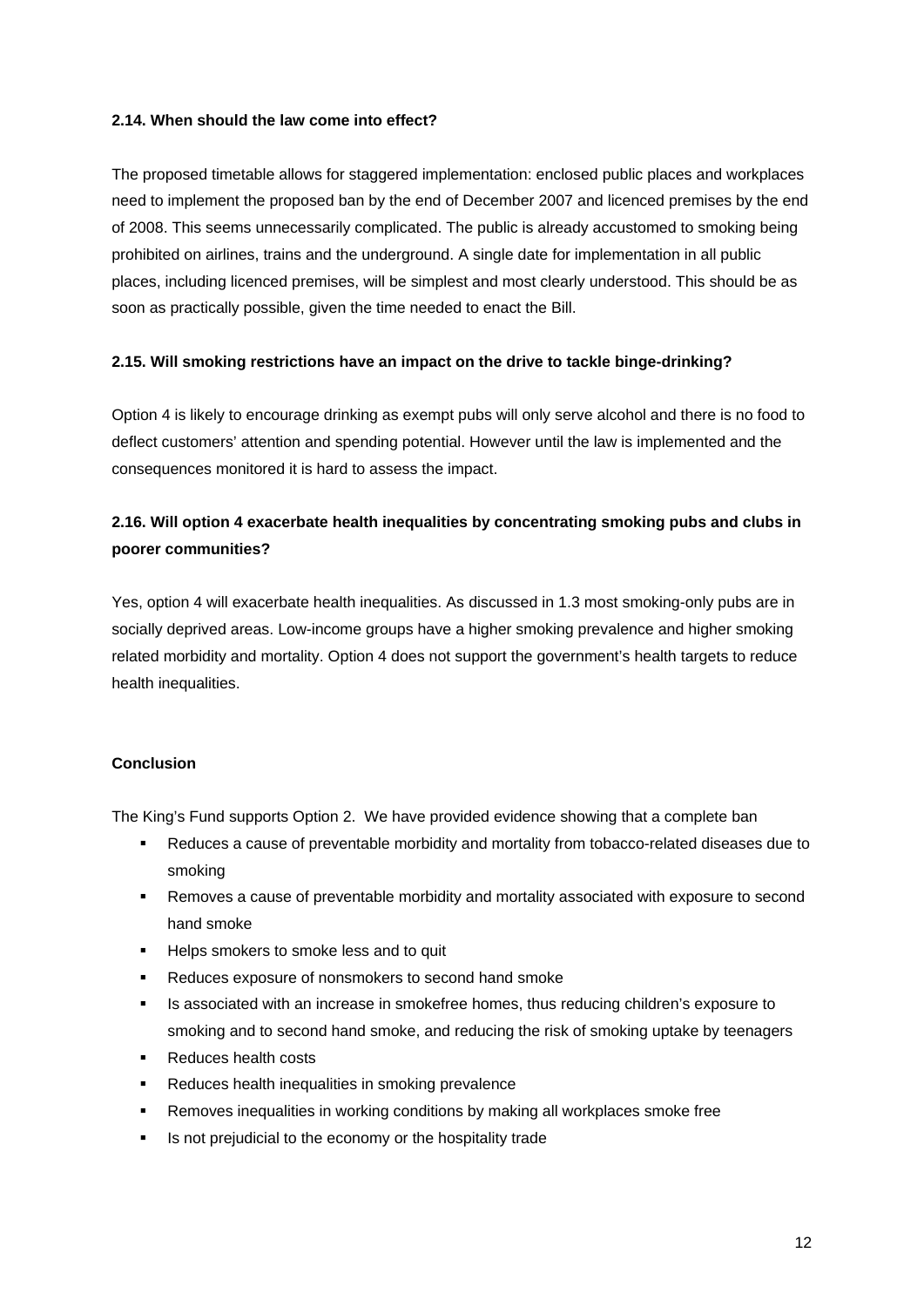Smokefree legislation without the exemptions for public houses also supports Government targets to reduce death rates from cancer and coronary heart disease, to reduce adult smoking rates, and to reduce health inequalities in these areas.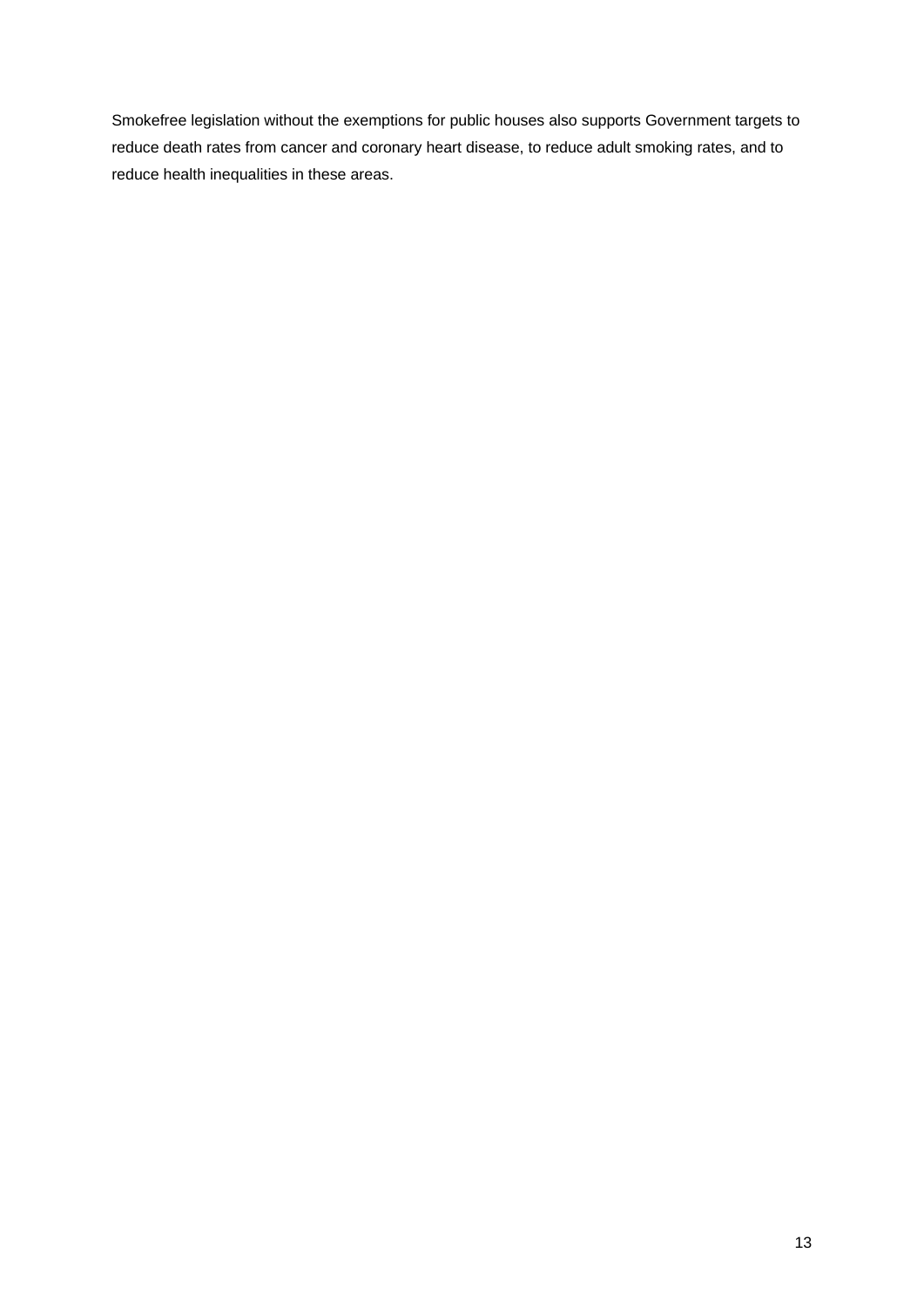### **BIBLIOGRAPHY**

Action on Smoking and Health (ASH) (2002). Press release. *2 million incidences of illness caused by second hand smoke in UK* [www.ash.org.uk/html/press/971024.html](http://www.ash.org.uk/html/press/971024.html)

Action on Smoking and Health (ASH) (2004). *Fact sheet no. 16. The economics of tobacco. July 2004*. [www.ash.org.uk](http://www.ash.org.uk/)

Action on Smoking and Health (ASH) (2004a) *Fact sheet no 2: Smoking illnesses and death*  Accessed October 2004. [www.ash.org.uk](http://www.ash.org.uk/)

Action on Smoking and Health (ASH) (2005a). *Fact sheet no 1. Who smokes and how much. January 2005*. [www.ash.org.uk](http://www.ash.org.uk/)

Action on Smoking and Health (ASH) (2005b). *Fact sheet no 2: Smoking illnesses and death August 2005*. [www.ash.org.uk](http://www.ash.org.uk/)

Anon (2003). 'Nurses too scared to enforce smoking bans', *Nursing Standard* 17 (34): 8.

Becklake M , Ghezzo H, Ernst P (2005). Childhood predictors of smoking in adolescence: a follow-up study of Montreal schoolchildren. *Canadian Medical Association Journal* 173 (4): 377-79.

BMA (2005). *Booze, fags and food*. [www.bma.org.uk/ap.nsf/Content/boozefagsandfood](http://www.bma.org.uk/ap.nsf/Content/boozefagsandfood)

Borland R, Mullins R, Trotter L et al (1999). 'Trends in environmental tobacco smoke restrictions in the home in Victoria, Australia'. *Tobacco Control* 8: 266-71.

Cains T et al (2004). 'Designated 'no smoking' areas provide from partial to no protection from environmental tobacco smoke'. *Tobacco Control* 13: 17-22.

Chapman S, Borland R, Scollo M, Brownson RC et al (1999). 'The impact of smoke-free workplaces on declining cigarette consumption in Australia and the United States'. *American Journal of Public Health* 89 (7): 1018-23.

Department of Health (1998) *Statistics on smoking: England 1976-1996*. Statistical Bulletin 1998/25.

Department of Health (1998a). *Smoking Kills. A White Paper on Tobacco.*  [www.archive.official-documents.co.uk/document/cm41/4177/4177.htm](http://www.archive.official-documents.co.uk/document/cm41/4177/4177.htm)

Department of Health (2003). *Tackling Health Inequalities: a programme of action.* London: Stationary Office.

Department of Health (2003a). *Health Check on the State of Public Health. Annual Report of the Chief Medical Officer 2003* [www.dh.gov.uk/assetRoot/04/08/66/57/04086657.pdf](http://www.dh.gov.uk/assetRoot/04/08/66/57/04086657.pdf)

Department of Health (2004). *Partial Regulatory Impact Assessment. Choosing Health White Paper. Action on Second Hand Smoke*. [www.dh.gov.uk/assetRoot/04/09/48/41/04094841.pdf](http://www.dh.gov.uk/assetRoot/04/09/48/41/04094841.pdf)

Eisner MD, Smith AK, Blanc PD (1998). 'Bartenders' respiratory health after establishment of smokefree bars and taverns'. *JAMA* 280 (22): 1909-14.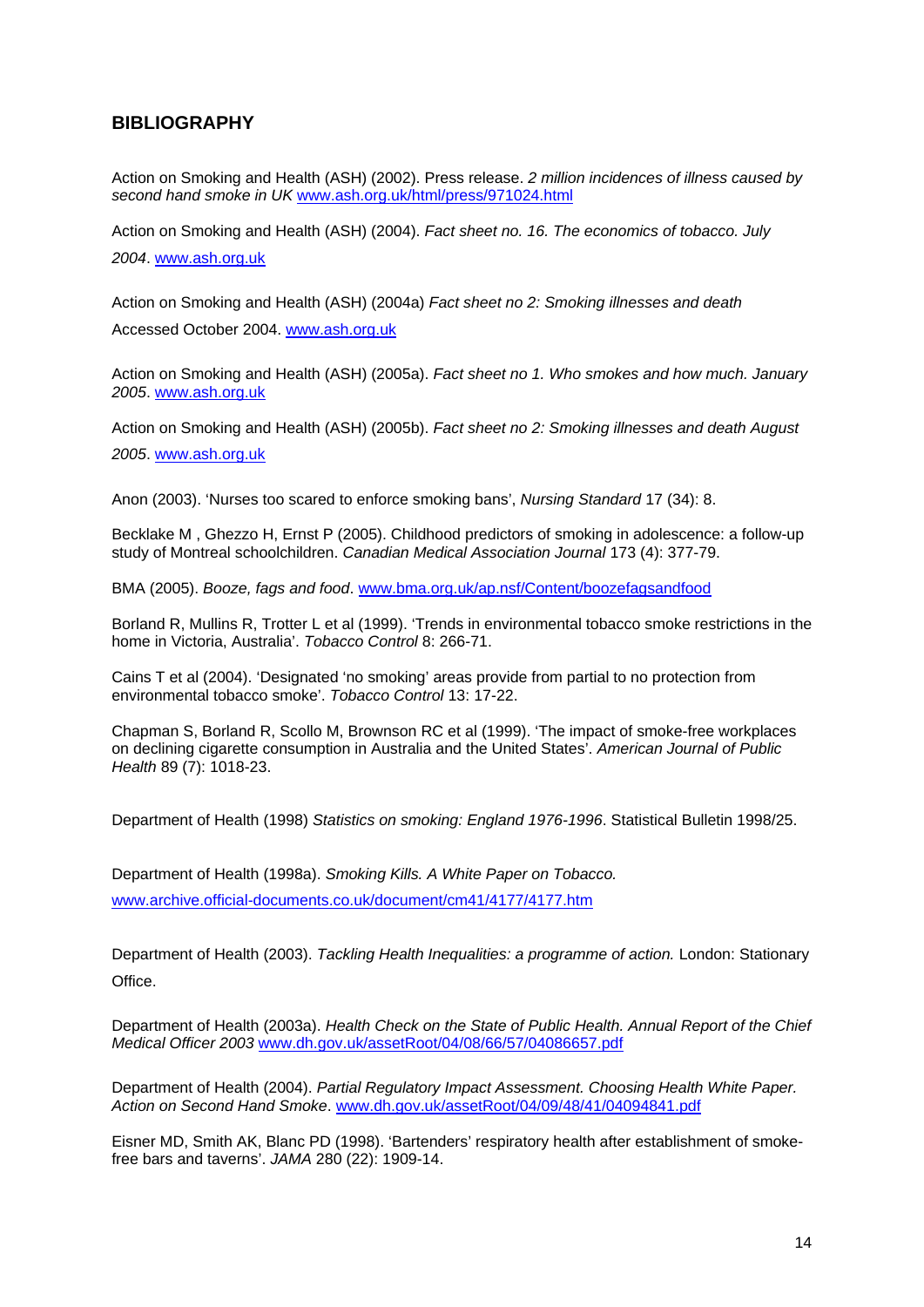El-Guelbaly N, Cathcart J, Currie S, Brown D, Gloster S (2002). 'Public health and therapeutic aspects of smoking bans in mental health and addiction settings', *Psychiatric Services* 53 (12): 1617- 22.

Farrelly MC, Nonnemaker JM, Chou R, Hyland A, Peterson KK, Bauer UE (2005). 'Changes in hospitality workers' exposure to secondhand smoke following the implementation of New York's smoke-free law', *Tobacco Control* 14: 236-41.

Fichtenberg CM and Glantz SA (2002). 'Effect of smoke-free workplaces on smoking behaviour: systematic review' British Medical Journal 325:188-94.

Gilpin EA, Farkas AJ, Emery SL, Ake CF, Pierce JP (2002). 'Clean indoor air: advances in California, 1990-1999'. *American Journal of Public Health* 92 (5): 785-91.

Gilpin EA, Lee L, Pierce JP (2004). 'Changes in population attitudes about where smoking should not be allowed: California versus the rest of the USA', *Tobacco Control* 13 (1): 38.

Health Development Agency (HDA) & ASH (2001). *Smoking and Health inequalities*

www.hda-online.org.uk/downloads/pdfs/smoking\_and\_health\_inequalities.pdf

Health Development Agency (2004). *Smoking and patients with mental health problems.* London: Health Development Agency.

Jarvis MJ, Goddard E, Higgins V, Feyerabend C, Bryant A, Cook DG (2000). 'Children's exposure to passive smoking in England since the 1980s: cotinine evidence from population survey'. *British Medical Journal* 321: 343-5.

Jarvis MJ (2004). 'Why people smoke'. *British Medical Journal* 328: 277-79.

Jamrozik K (2 March 2005). 'Estimate of deaths attributable to passive smoking among UK adults: database analysis. *BMJ online*: 1-5.

Jha P, Chapoupka F (2000). 'The Economics of Global Tobacco Control', *British Medical Journal,* 321: 358- 61.

Jochelson K (2005 forthcoming). *Nanny or steward? The role of government in public health*. London: King's Fund.

Kotzias D, Geiss O, Leva P, Bellintani A, Arvanitis A, Kephalopoulos S (no date). *Ventilation as a means of controlling exposure of workers to environmental tobacco smoke (ETS)* [www.smokefreeeurope.com/assets/downloads/dimitrios\\_kotzias.doc](http://www.smokefreeeurope.com/assets/downloads/dimitrios_kotzias.doc)

Lewis GH, Brown C, Osbrone DC, Crayford TJ (2005). *Partial smoking ban set to worsen health inequalities: cross-sectional study of public houses in England* (unpublished paper).

Longo DR, Ross C, Brownson RC, Kruse RL (1995). 'Smoking bans in US hospitals', *JAMA* 274 (6): 488-91.

Ludbrook A, Bird S, van Teijlingen E (2005). *International Review of the Health and Economic Impact of the Regulation of Smoking in Public Places*. Ediburgh and Glasgow: NHS Health Scotland. [www.hebs.com/researchcentre/pdf/InternationalReviewFullReport.pdf](http://www.hebs.com/researchcentre/pdf/InternationalReviewFullReport.pdf)

Merom D and Rissel C (2001). Factors associated with smoke-free homes in NSW: results from the 1998 NSW Health Survey. *Australian and New Zealand Journal of Public Health* 25 (4): 339-45)

National Statistics (2003). *Proportion of smokers who would like to give up smoking altogether, by sex and number of cigarettes smoked per day: 1992 to 2003*: GHS 2003 [www.statistics.gov.uk/STATBASE/ssdataset.asp?vlnk=8844](http://www.statistics.gov.uk/STATBASE/ssdataset.asp?vlnk=8844)